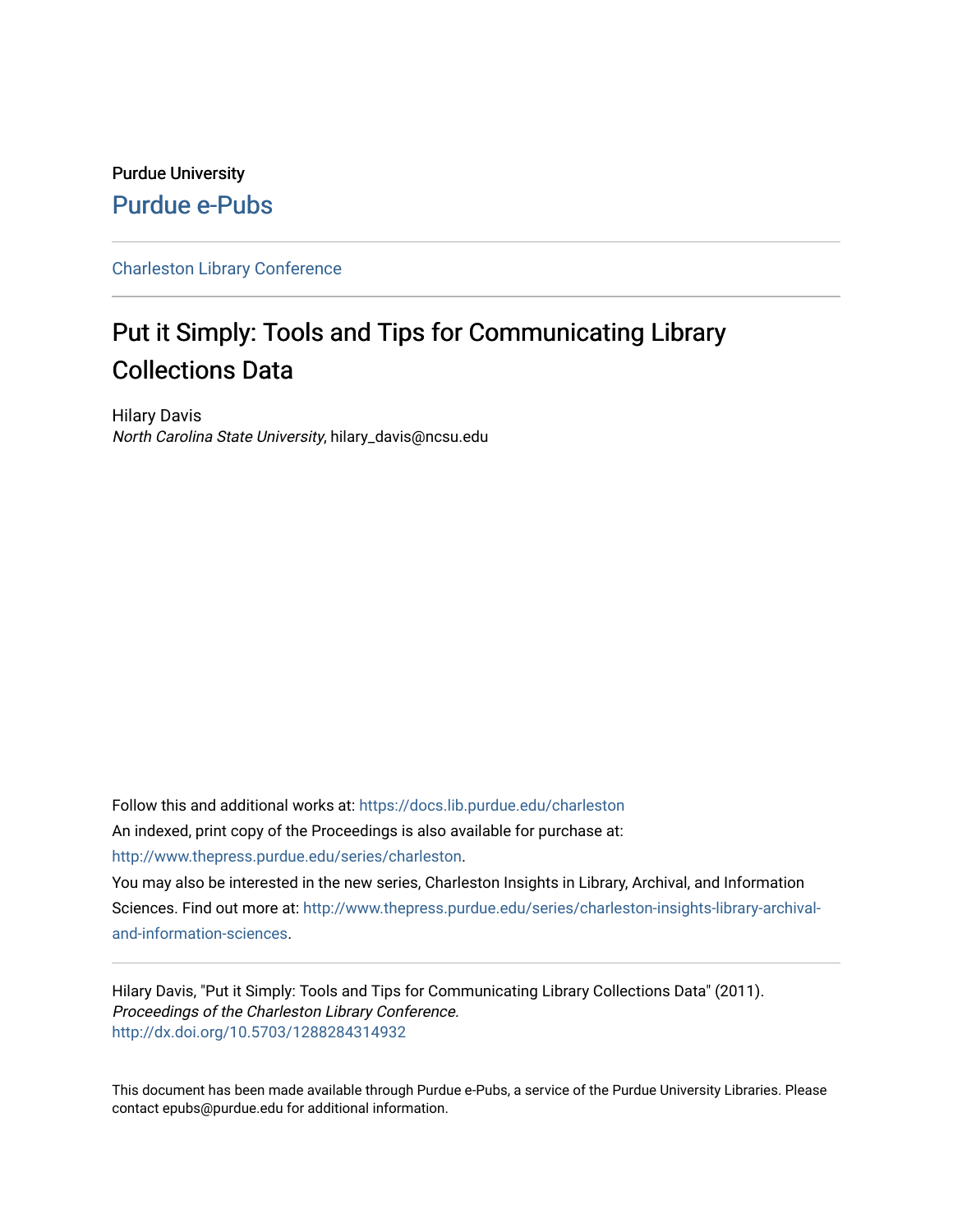# **Put it Simply: Tools and Tips for Communicating Library Collections Data**

*Hilary Davis, Associate Head, Collection Management, North Carolina State University Libraries*

## Abstract:

In communicating library collections data to our stakeholders and administrators, our main goals are to be impactful, to make our points clearly and concisely, and to provide data that can move decisions forward. Accomplishing these goals requires time and creativity to experiment and refine—assets that can be hard to come by for busy librarians. This presentation will provide an introduction to a few easy-to-use data visualization tools and how they can be applied for communicating data about library collections. The main tools included in the overview will be Google Spreadsheets and Tableau Public (including the pros and cons of each) as well as guidance on how to tame Microsoft Excel's graph design biases. We will also review basic tips to take into account when graphically communicating data on the use and value of library collections to stakeholders. Real world library data such as usage statistics and collection expenditures will be included in the demonstrations of these tools and tips. No programming skills will be needed! By the end of this session, attendees will be equipped with some practical strategies and tools that make it easier to share and make sense of library collections data.

# **Introduction**

Libraries commit significant resources to measure a very diverse set of functions including interactions at service points, online chat and in-person consultations, impromptu guidance for patrons, and website visits. Library staff work hard to expose valuable collections via catalogs, subject guides, bibliographic instruction, resource discovery systems (such as Summon), and journal and database lists. We keep track of all of these interactions by harvesting and analyzing website traffic statistics, gate counts, circulation reports, surveys, usage statistics, and feedback forums. With all of the resources that are devoted to this broad and deep data harvesting and analysis, we must be wise and impactful with the data that is collected and conveyed about patrons, services and collections.

Why do we measure all of these things year after year? Overall, library metrics help us to ensure that we are in alignment with our organizational goals. We need to demonstrate our worth and fit for our parent institutions and we need to show that people are getting value for money we get from our organizations. Collecting the data and analyzing it is only half the battle. The way that we share library collections data with our stakeholders is what ultimately matters.

When conveying data about library collections and services, we need to be able to drive home a point quickly and we need that point to have a lingering impact. Creating good data visualizations is hard work. Good examples are simple and compelling. They can be interactive or static. Most importantly, they allow us to express value, communicate trends, and test assumptions about library services and collections. In this paper, I will provide an overview of three tools that are useful for data presentation. One you probably use on a daily basis: Microsoft Excel; one that you might already use: Google Documents Spreadsheet; and one that you might not be familiar with, but that you should know about and use: Tableau Public. I use actual library data in all of the examples. The best part is that you do not need to know any programming at all to start using the data visualization tools and techniques discussed in this paper.

- *Microsoft Excel*: I will not go into any detail about how to make graphs or manipulate data using this tool. You should already know how to make charts in Excel. Instead, I will focus on how to tame Excel so that your charts are simple, straightforward, and help you make your point.
- *Google Documents Spreadsheet*: I will briefly review how to make charts in this tool, but I will mostly focus on the kind of charts that are not already available in Excel, and how to share those charts with your stakeholders. Therefore, I would like you to think of Google Documents Spreadsheet as another tool in your portfolio, not as a replacement for Excel.
- *Tableau Public*: I will discuss how to import data into this tool and how to create a variety of different charts that can be published and shared on the open web.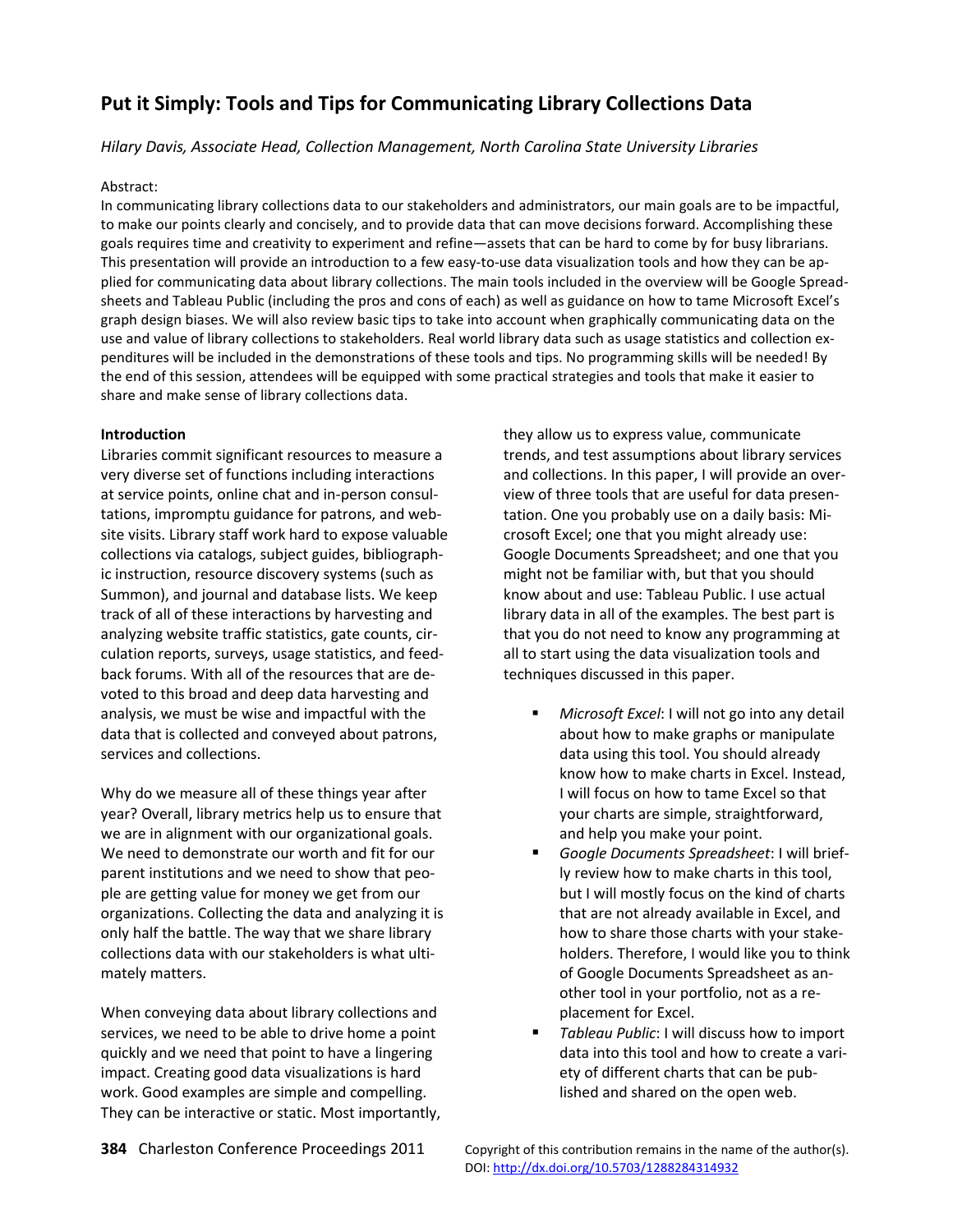#### **Disclaimer, About Me**

My job revolves around the analysis of library collections—measuring and assessing their use, composition and access. I collect a lot of usage statistics, circulation data, measurements of the scope of our collections, comparing those factors to the cost of our collections. As a result, I pretty much live and breathe in Excel spreadsheets on a daily basis. As a practitioner, I am always looking for strategies and tools that make it easier to present and make sense of library data. I am by no means an expert in data visualization, but am constantly trying to find ways to make a better case for library collections decision-making and justification.

#### **Tame Your Graphs**

Most librarians use Excel as their primary data work space. I use Excel on a daily basis in my own work because it is pervasive (it is loaded on every computer at my institution), it is a common denominator application (which means that I can share Excel files easily with my colleagues and be assured that they will be able to open and use the files), and it serves most of my daily needs for gathering, reviewing, and assessing library data. There are, however, some limitations of Excel for collaborative work and for making good graphs that make an impact. Below is a list of some elements of Excel graphs that detract from your ability to present a good data visualization.

- Grid lines & borders unnecessary these are often distracting and
- 3-D avoid more than 2 dimensions
- Legends the placement of legends or keys can take up valuable real estate on a graph that could be better used to display the data; do not display a legend if the labels are sufficient
- Titles think of the title as a news headline and use the it as an oppor-

tunity to make your point (e.g., Interlibrary loan increased 40% in 2009-2010 as subscription funds decreased)

- Labels keep labels to a minimum and only label what you need to make your point
- Units always include the units of measure (e.g., dollars (\$); time (e.g., hours, days, weeks, months, years); scale (e.g., number of duplicates, number of faculty)
- Sorting order your data in a way that makes your point, e.g., from highest to lowest expenditures rather than alphabetically
- Pie charts these are best used when trying to convey parts of a whole; avoid using 3-D pie charts since the angles and areas can be difficult to interpret when set askew in 3-D mode

Figure 1 illustrates some of the common mistakes that are made when using Excel to present library data graphically. The issues with this graphical display of library expenditures are that the pie chart is in 3-D making it more difficult to easily see which functions cost the most; the legend is duplicated by the labels; the labels are poorly positioned and make the chart look cluttered; the title does not convey any information about the point of the chart; and the data is not ordered in a logical way (from greatest to least expenditure).

A better way to present this data could be in a simple 2-D bar chart or even a table, listing the expenditures from greatest to least, as in Figure 2.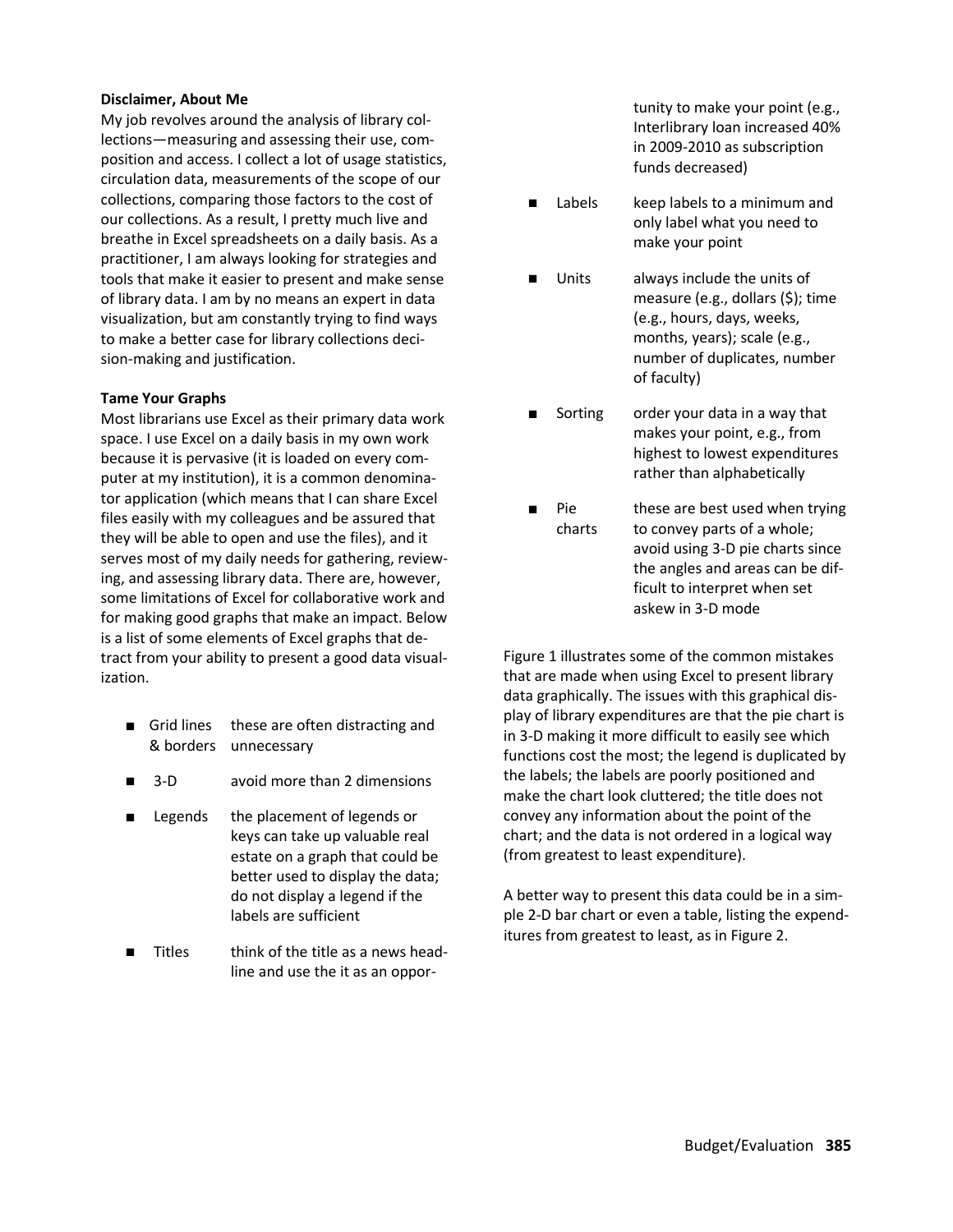

**Figure 1:** Illustration of the common mistakes made when presenting library data.



2009-2010 Expenditures

**Figure 2:** Representation of data presented in Figure 1 using simpler 2-D bars, shorter labels, excluding the legend, grid lines and border, ordering data from greatest to least to help make the point of which functions take up the majority of the library expenditures.

Both Figure 1 and Figure 2 were created in Excel, but they show the difference between overwhelming, unnecessary graphical design practices, and simpler, more straightforward design skills. There is a relatively easy way to alter the default chart settings in Excel so that you can apply good graph design with the click of a button. Use Excel Chart Templates to create charts with the right design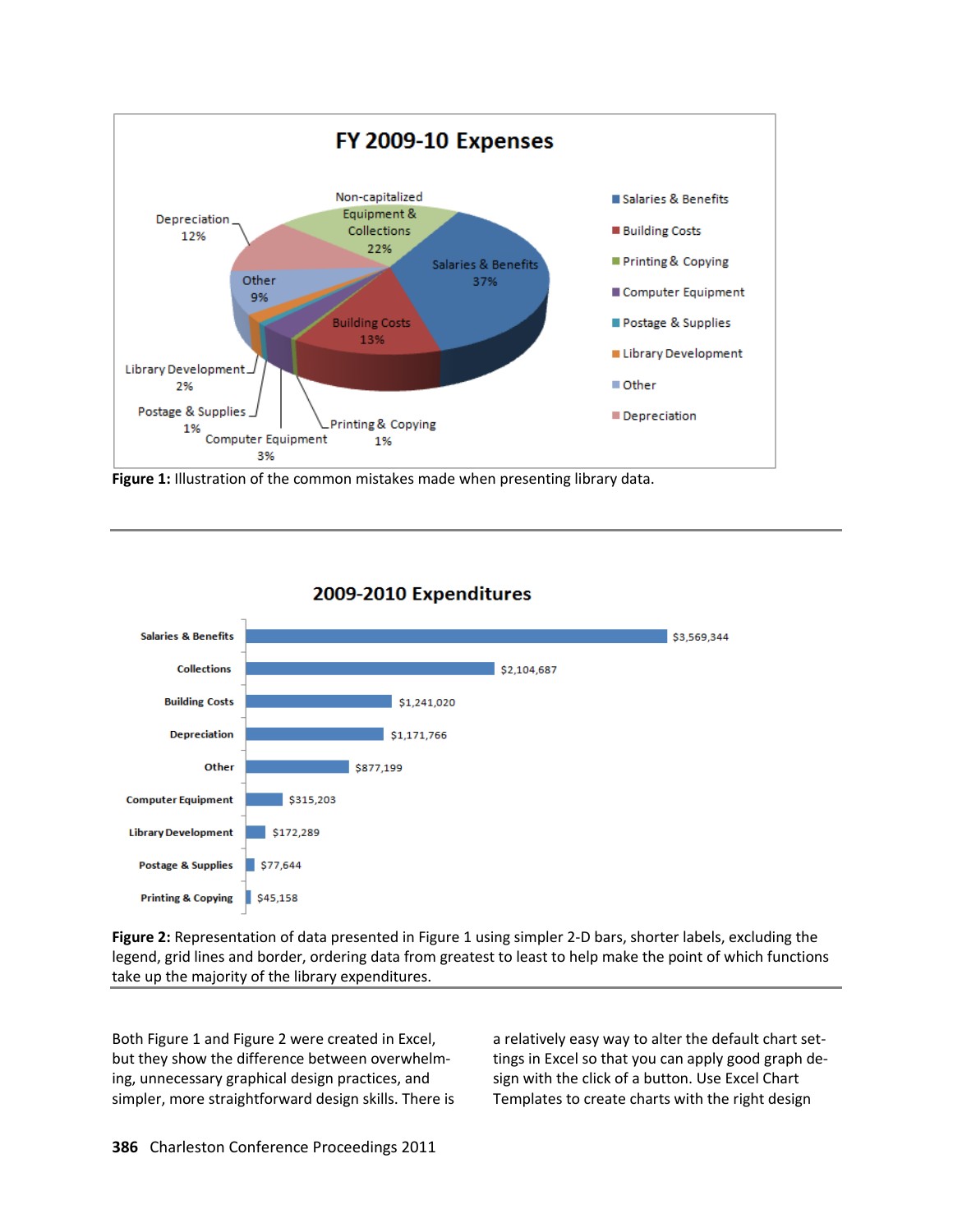elements. A quick summary of steps to create and repurpose chart templates in Excel 2007:

- 1. Create your chart, setting the design you wish to save for use with other charts.
- 2. Click the chart that you want to save as a template.
- 3. On the Design tab, in the Type group, click Save As Template.
- 4. In the Save in box, select the Charts folder; name your template.
- 5. Select another set of data that you want to display in your saved chart template.
- 6. On the Insert tab, in the Charts group, select All Chart Types.
- 7. In the dialog box, click on the Templates folder select the template that you want to use; click OK.

Collaborative work using Excel spreadsheets can be successful, but these collaborations usually take place asynchronously when collaborators are on different schedules or in different locations. As a result, managing versions quickly becomes important when multiple people are editing a spreadsheet in Excel to avoid writing over important changes or appending changes to the wrong version. Sharing graphs created in Excel with stakeholders is easy, but not ideal. Most of us copy and paste a graph into another document and share our Excel graphs as static proxies, cut off from the actual data. When it is important to be able to collaborate on working data and enable stakeholders to not only view graphs, but also interact with them, then it is time to choose a different tool such as Google Documents Spreadsheet or Tableau Public.

# **Google Spreadsheet:**

## **A Complement to Microsoft Excel**

Google Documents Spreadsheet tool is especially useful when you want to collaborate and share

working data with colleagues and graphs with your stakeholders. The benefits of using this tool are that it is free (all you need to do is sign up for a Google account), creating data spreadsheets is just as easy in Google as it is in Excel, and importing data from another application, such as Excel is also very straightforward. In a few simple steps, you can create a variety of different graphs:

- 1. Log into your Google account
- 2. Choose Google Documents
- 3. Create New Spreadsheet
- 4. Add your data (just as you would in Excel)
- 5. Once your data is ready, go to the Insert menu and choose Chart or Gadget

Google Spreadsheet includes many of the common charts you would expect such as bar, line, area, pie, etc. (see Figure 3) and even suggests a few common charts based on the kind of data you have.

One of the most interesting charts available in Google Spreadsheet is the motion chart. This type of chart is excellent for displaying data a couple of variables of data over time. They have been popularized by the Gapminder organization, a "global development and achievement" non-profit based in Sweden that focuses on trend analysis and statistical content and tools. To create a motion chart in Google Spreadsheet, your data must be set up so that the first column is the entity formatted as a string (e.g., country, state, university) and the second column is a unit of time (e.g., day, month, quarter, year). The rest of your data can be numbers or strings. Figure 4 shows an example of how to set up the data in the Google Spreadsheet tool, using data from the Association of Research Libraries (ARL) comparing library expenditures to university expenditures from 1982 through 2007.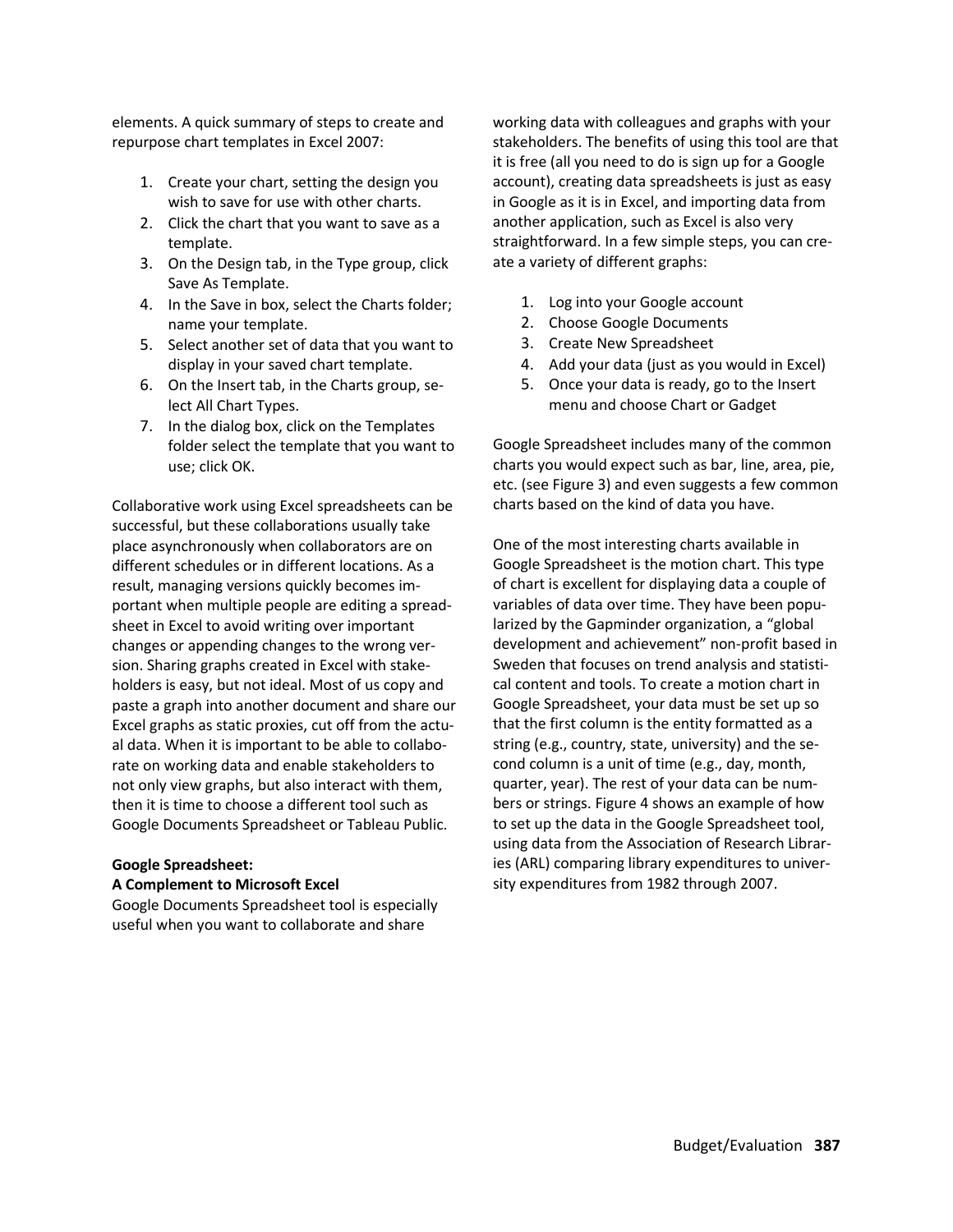|                                                               | Google docs ulc_format_use                                                                                   |                                                                       | <b>Add a Gadget</b>                                                                                                                                                                                                                                                               |                                                                                                                                                                          |         |  |
|---------------------------------------------------------------|--------------------------------------------------------------------------------------------------------------|-----------------------------------------------------------------------|-----------------------------------------------------------------------------------------------------------------------------------------------------------------------------------------------------------------------------------------------------------------------------------|--------------------------------------------------------------------------------------------------------------------------------------------------------------------------|---------|--|
| File                                                          | Edit<br>View<br>Ä<br>Format                                                                                  | Insert Format Form<br>□ m m 点 v S % 123 v 10pt v B<br>B<br><b>Use</b> | Featured<br>All                                                                                                                                                                                                                                                                   | <b>Bar Chart</b><br>By Google<br>Bar Chart using Google Charts API                                                                                                       | ×,<br>Ξ |  |
| $\overline{2}$<br>3<br>$\overline{5}$<br>6<br>7               | Journal downloads<br>Database sessions<br>Print circulations<br>Digital collections<br>views<br>E-book usage | 31637                                                                 | <b>Charts</b><br><b>Tables</b><br>Maps<br>Web<br>0 0 1<br><b>Diagrams</b>                                                                                                                                                                                                         | Add to spreadsheet<br><b>Area Chart</b><br>By Google<br>Area chart using Google Charts API<br>Add to spreadsheet                                                         |         |  |
| 8<br>$\overline{9}$<br>10<br>11<br>12<br>13<br>14<br>15<br>16 | Reserves usage                                                                                               |                                                                       | <b>Finance</b><br>Custom<br>Have a better idea?<br>Write your own gadget to<br>display data in cool new<br>ways. Want to see your                                                                                                                                                 | <b>Line Chart</b><br>By Google<br>Interactive line chart, each numeric column<br>is a line.<br><b>Add to spreadsheet</b>                                                 |         |  |
| 17<br>18<br>19<br>20<br>21<br>22<br>23<br>24<br>25            | $\epsilon$                                                                                                   |                                                                       | gadget on this list?<br>Submit it to us using the<br>submission form.<br>Many of the gadgets in this directory were<br>developed by other companies or by<br>Google's users, not by Google. Please<br>read our Terms of Service and Privacy<br>Policy before using these gadgets. | <b>Pie Chart</b><br>■ 500<br>■ 500<br>■ 500<br>By Google<br>Interactive pie chart, each value is<br>displayed as a slice.<br>$A = 1$ and $A = 1$ and $A = 1$ and $A = 1$ | ョ       |  |

Figure 3: Google Spreadsheet includes at least 37 different chart choices, many of which are interactive such as motion charts and maps.

| fx.            | Institution         |      |                  |                                       |        |          |
|----------------|---------------------|------|------------------|---------------------------------------|--------|----------|
|                | А                   | B    | c                | D                                     | E      | F        |
| 1              | Institution         | Year |                  | Library Expend University Expe Region |        | Type     |
| $\overline{2}$ | <b>ALBERTA</b>      | 1982 | 9,360,319.00     | 147,068,270 Canada                    |        | Canadian |
| 3              | <b>BRITISH COLU</b> | 1982 | 11,428,727.00    | 197,967,553 Canada                    |        | Canadian |
| 4              | <b>GUELPH</b>       | 1982 | 3.894.000.00     | 78.728.000 Canada                     |        | Canadian |
| 5              | LAVAL               | 1982 |                  |                                       | Canada | Canadian |
| 6              | <b>MCGILL</b>       | 1982 | 7,787,967.00     | 122,870,790 Canada                    |        | Canadian |
| 7              | <b>MCMASTER</b>     | 1982 | 5,154,149.00     | 98,713,662 Canada                     |        | Canadian |
| 8              | <b>MANITOBA</b>     | 1982 | 5.049.186.00     | 93.149.179 Canada                     |        | Canadian |
| 9              | <b>MONTREAL</b>     | 1982 |                  |                                       | Canada | Canadian |
| 10             | QUEEN'S             | 1982 | 4,652,966.00     | 64,525,240 Canada                     |        | Canadian |
| 11             | <b>SASKATCHEW</b>   | 1982 | 3,730,665.00     | 69,913,714 Canada                     |        | Canadian |
| 12             | <b>TORONTO</b>      | 1982 | 16, 147, 563, 00 | 228,509,429 Canada                    |        | Canadian |
| 13             | <b>WATERLOO</b>     | 1982 |                  |                                       | Canada | Canadian |
| 14             | <b>WESTERN ON</b>   | 1982 | 6,643,825.00     | 120,309,643 Canada                    |        | Canadian |
| 15             | <b>YORK</b>         | 1982 | 5,323,215.00     | 94,645,000 Canada                     |        | Canadian |
| 16             | <b>ALBERTA</b>      | 1983 | 10,543,759.00    | 168,416,066 Canada                    |        | Canadian |
| 17             | <b>BRITISH COLU</b> | 1983 | 11,941,996.00    | 165,141,111 Canada                    |        | Canadian |
| 18             | <b>GUELPH</b>       | 1983 | 4.231.434.00     | 87.645.153 Canada                     |        | Canadian |
| 19             | <b>LAVAL</b>        | 1983 |                  |                                       | Canada | Canadian |
| 20             | MCGILL              | 1983 | 8 001 650 00     | 128 069 480 Canada                    |        | Canadian |

**Figure 4:** Data from the Association of Research Libraries (ARL) on library expenditures compared to university expenditures from 1982 through 2007.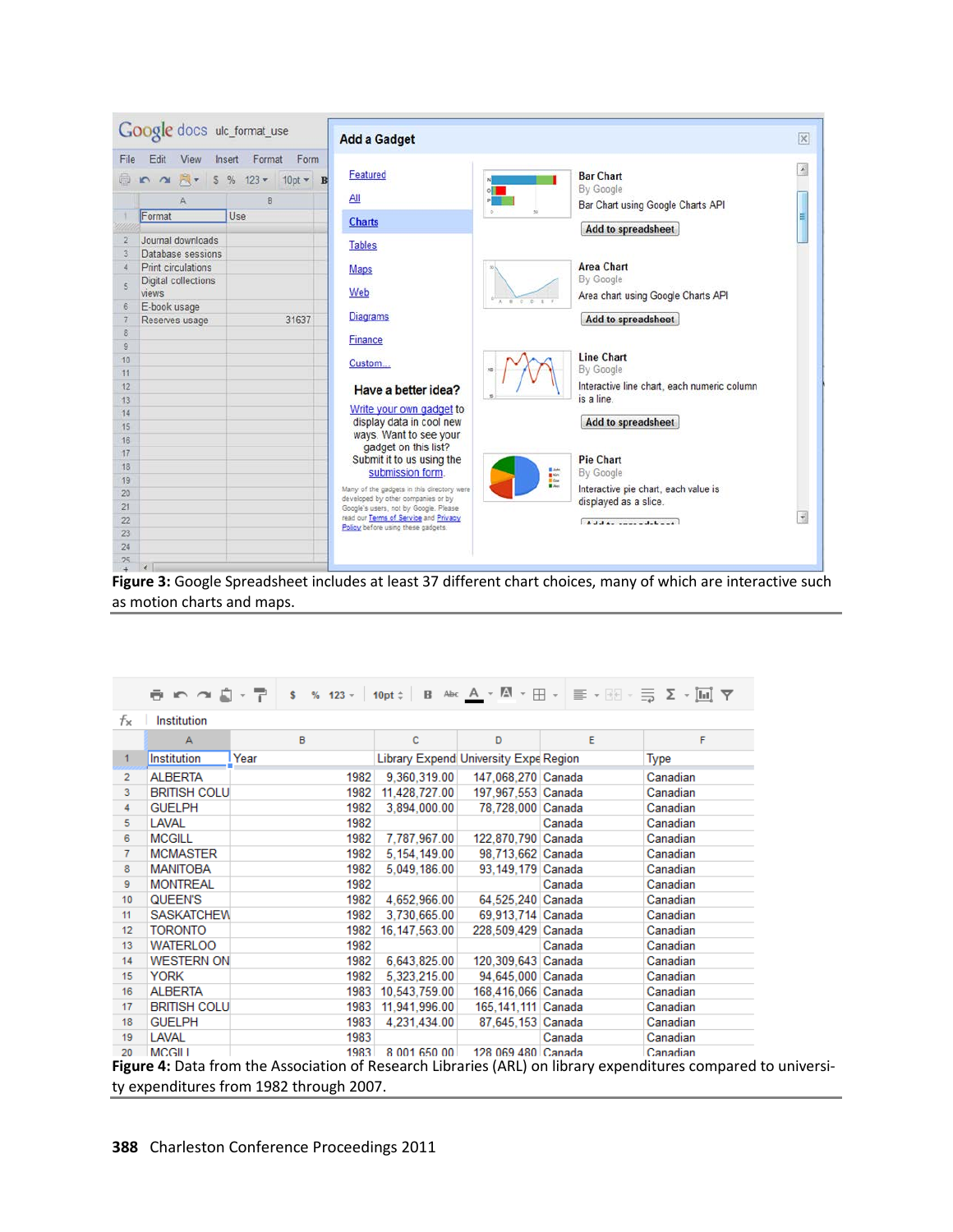In Google Spreadsheet, select the columns and/or rows of data that you want to use to create a motion chart. From the "Insert" menu, choose "Chart" and from the Chart Editor view, select the motion chart (this should then give you a preview). Select "Insert". The chart should appear within the

spreadsheet view; you can edit the chart to move it to its own sheet. See Figure 5 for an example of a motion chart using the data shown in Figure 4 (this is a static representation for this paper, but see the link below the figure for a live interactive version).



**Figure 5:** Google Motion chart of data from Figure 4. Live interactive version of this chart is available at: <http://spreadsheets.google.com/pub?key=tZUhX86iPl1x3PEyGPK65YA&output=html>

In Figure 5, as a function of time, as university expenditure increases, the library expenditure increases. As there are cutbacks in university expenditures, we also see cutbacks in library expenditures. A useful feature is that you can highlight the trail of one specific library and watch how its expenditure increases or decreases as compared to the rest of the ARL libraries.

Sharing Google Spreadsheets and any charts or graphs that you create is simple and straightforward. You can choose to Share or Publish the information. Choose "File"--> "Share" to add specific people that should be able to read and edit the data and charts. Or, choose "Publish" to see a code snippet that you can paste into your website or blog that will enable you to embed your data and corresponding charts.

## **Tableau Public - Next Best Thing Since Sliced Bread?**

Tableau Public is the free web version of the Tableau business intelligence service. The features that make Tableau Public stand out from Excel and the Google Spreadsheet tool is the pervasive drag and drop experience, the ability to publish a dashboard view to the web that combines multiple graphs, easily get graphs to interact with each other via dy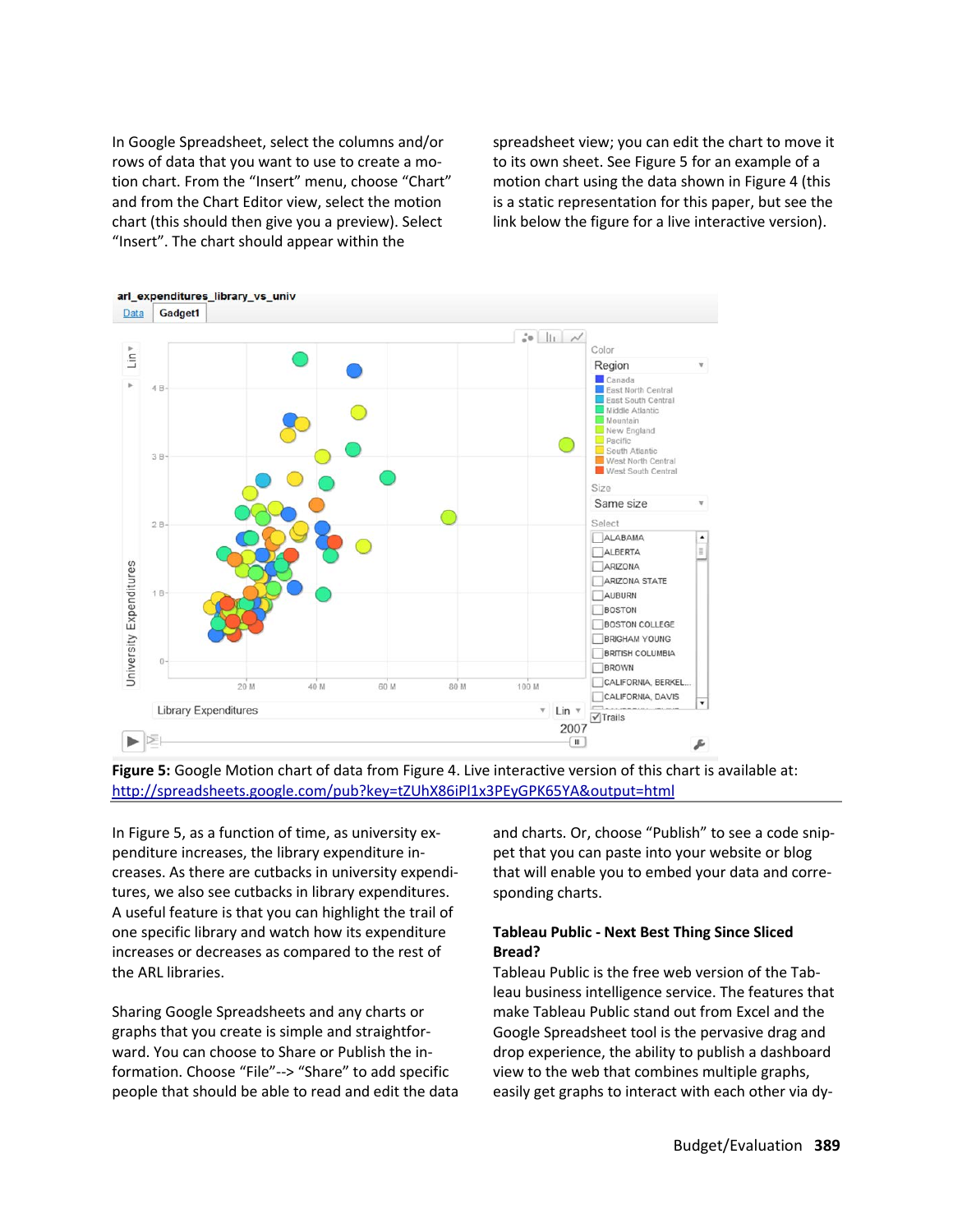namic filtering, and the richness of data visualizations and formatting options. It is relatively easy to get started with Tableau Public. First, you need to create an account and download a desktop application where you create your data visualizations.

- 1. Create an account at [https://public.tableausoftware.com/auth/si](https://public.tableausoftware.com/auth/signup) [gnup](https://public.tableausoftware.com/auth/signup)
- 2. Download the desktop application from [http://www.tableausoftware.com/public/do](http://www.tableausoftware.com/public/download) [wnload](http://www.tableausoftware.com/public/download)
- 3. Click "Open data" from the desktop application and connect to one of several data formats including Access, Excel, and text files
- 4. Use the Dimensions and Measures variables to create your graphs and other chart types; use "Show me!" to get suggested graphs to fit your data
- 5. Create a dashboard with any of the charts/graphs that you make (see Figure 6, for example)
- 6. Save it all to the web (Tableau Public servers)



**Figure 6:** Dashboard view in Tableau Public showing grant data by year, by granting organization, and by department at my institution.

Tableau Public is a fantastic tool for creating panel charts (or small multiples)—that is, a series of charts that show a trends across multiple variables without having to plot everything on one chart.

Panel charts are great for comparing data across sets such as expenditure trends amongst peer libraries (Figure 7).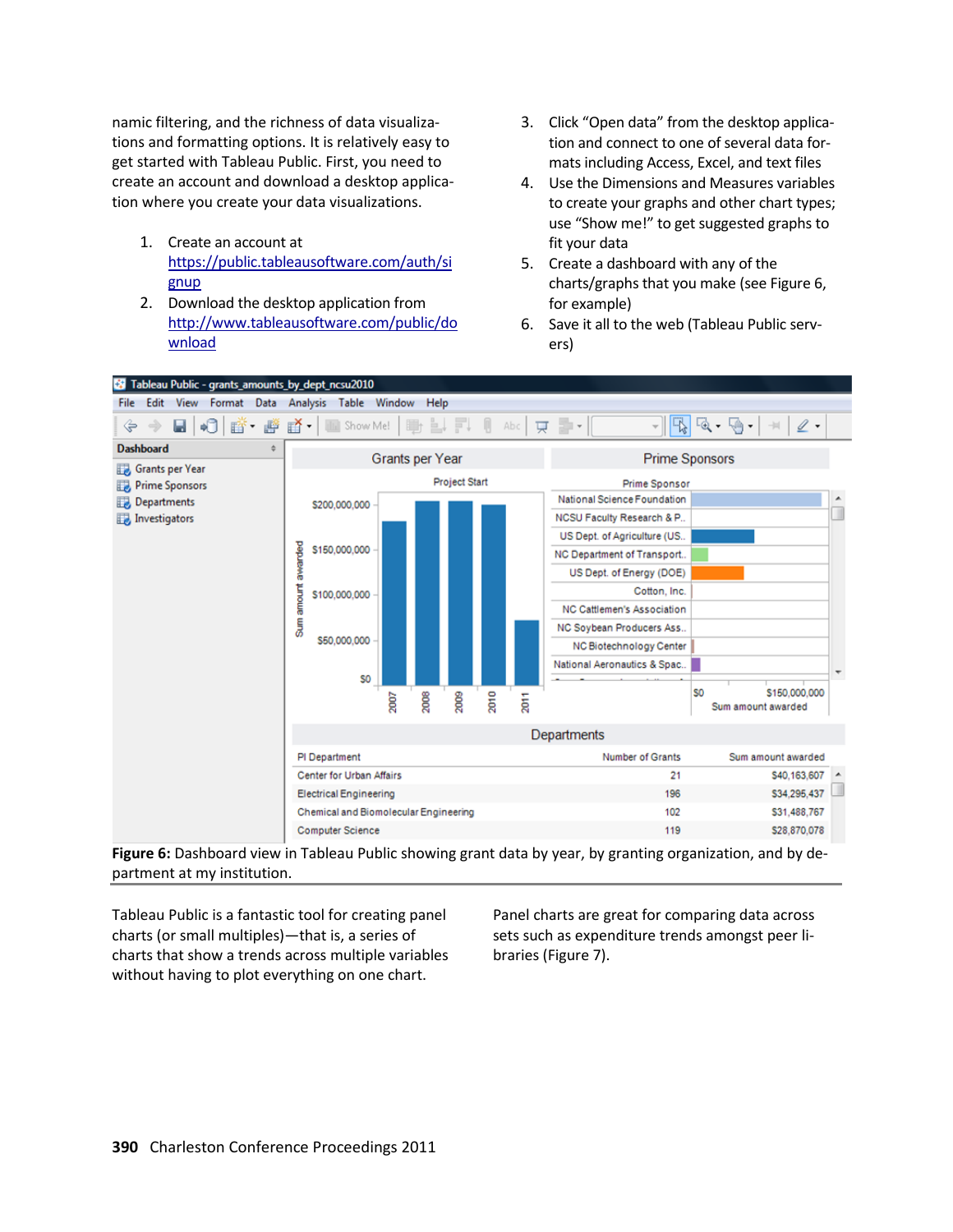

#### **Total Library Expenditures amongst NCSU peers** 2004/05 - 2009/10

**Figure 7.** Example of a panel chart created using Tableau Public, comparing library expenditures amongst library peers.

While it is easy to make a simple graph in Tableau Public, but once you get into more advanced functions such as adding filters with specific actions and creating custom calculations, things can get a little tricky. There are a variety of training videos, guides, and an active user community for getting ideas and troubleshooting

(http://www.tableausoftware.com/public/training). Beyond the "how to" of Tableau Public, there are some important limitations to be aware of before you get started.

- Limit of 100,000 rows or less per dataset
- Datasets must be configured such that the names of fields are at the top and all of the observations are in the cells below
- Graphs cannot be saved to your computer, only can be saved to the Tableau Public servers
- All data and visualizations are openly available
- 50 MB limit per account

Barring these limitations, Tableau Public is a powerful and impactful tool for analyzing your data, creating compelling visualizations, and sharing both the graphs and the underlying data with collaborators and stakeholders. It is a trivial process to share links or embed on dashboard and graphs on your website or blog.

# **Now, It's Your Turn**

After reading through this overview you should have enough information to tap into your favorite library data and start cleaning up your charts in Excel, reset your defaults in Excel, use Google Docs to create interactive and sharable charts, apply motion charts to data that changes over a period of time, upload data and create charts in Tableau Public, use the panel charts to show trends across related variables, and share the charts you create as well as the data for others to view and repurpose.